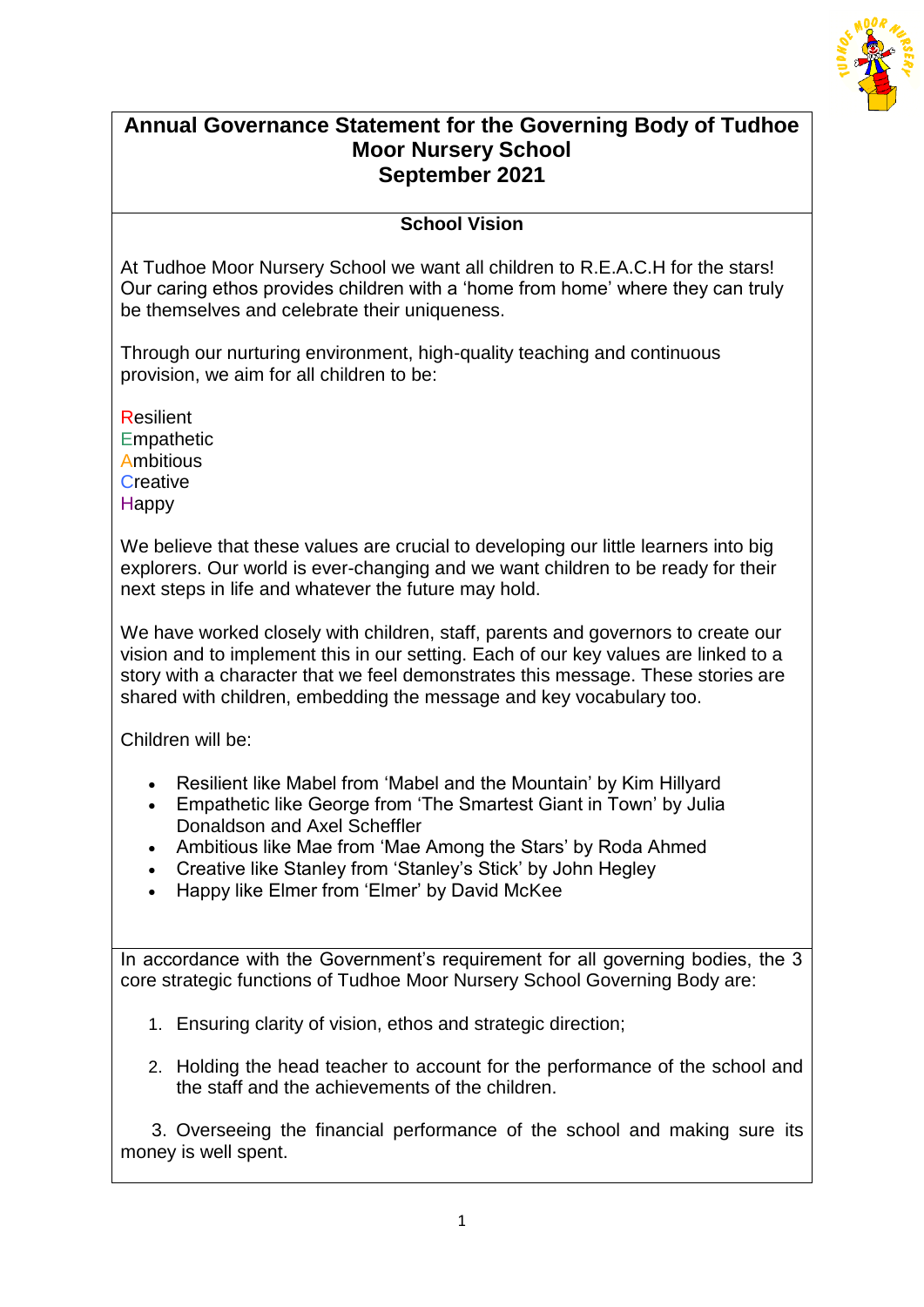| Governance<br>arrangements                                           | The full governing body meets once every term and we<br>also have a number of committees to consider different<br>aspects of the school in detail. When organising the<br>committee structure we consider individual strengths to<br>ensure that the committees are as effective as they can be.<br>Our committees are:<br>❖ Full Governing Body – 10 governors (1 vacancy)<br>❖ Personnel & Pay review (First Committee)<br>❖ Finance, Premises & Personnel<br>❖ Curriculum, School Performance & Progress<br>❖ Head teacher's performance management<br>❖ Appeals                                                                                                                                                                                                                                                                                                                                                                                                                                                                                                      |
|----------------------------------------------------------------------|--------------------------------------------------------------------------------------------------------------------------------------------------------------------------------------------------------------------------------------------------------------------------------------------------------------------------------------------------------------------------------------------------------------------------------------------------------------------------------------------------------------------------------------------------------------------------------------------------------------------------------------------------------------------------------------------------------------------------------------------------------------------------------------------------------------------------------------------------------------------------------------------------------------------------------------------------------------------------------------------------------------------------------------------------------------------------|
|                                                                      | Meetings and core purpose<br><b>Full Governors</b> meets every term to discuss school<br>issues and review the monitoring process and to                                                                                                                                                                                                                                                                                                                                                                                                                                                                                                                                                                                                                                                                                                                                                                                                                                                                                                                                 |
|                                                                      | give consideration to current LA and national issues.<br><b>Curriculum, School Performance &amp; Progress</b><br>$\bullet$<br>meets 3 times a year to consider the performance of<br>the children and aspects of the curriculum. They<br>also review any relevant policies.<br>Finance, Premises & Personnel - meets every<br>term just before the full governing body meeting to<br>look in greater detail at the financial planning and<br>performance of the school<br><b>Personnel &amp; Pay review committee – meets at the</b><br>beginning of the autumn term to consider any pay<br>awards from staff and then meet as required<br>Head teacher's performance committee - meets<br>in the autumn term to discuss the head teacher's<br>performance in relation to previously agrees targets.<br>Appeals this committee meets only when required,<br>it is formed by members of the governing body that<br>were not involved in any original decisions that may<br>have led to an appeal being lodged.<br>All minutes from committee meetings are shared with all |
|                                                                      | governors and questions which challenge are highlighted.<br>Training is available for all governors wishing to develop<br>their skills in particular areas.                                                                                                                                                                                                                                                                                                                                                                                                                                                                                                                                                                                                                                                                                                                                                                                                                                                                                                              |
| Key issues faced<br>and<br>addressed by the<br><b>Governing Body</b> | <b>Achievement:</b><br>Ensuring that a constant high level of achievement of all<br>children over all areas compared to the previous year is<br>maintained and take corrective action where necessary.                                                                                                                                                                                                                                                                                                                                                                                                                                                                                                                                                                                                                                                                                                                                                                                                                                                                   |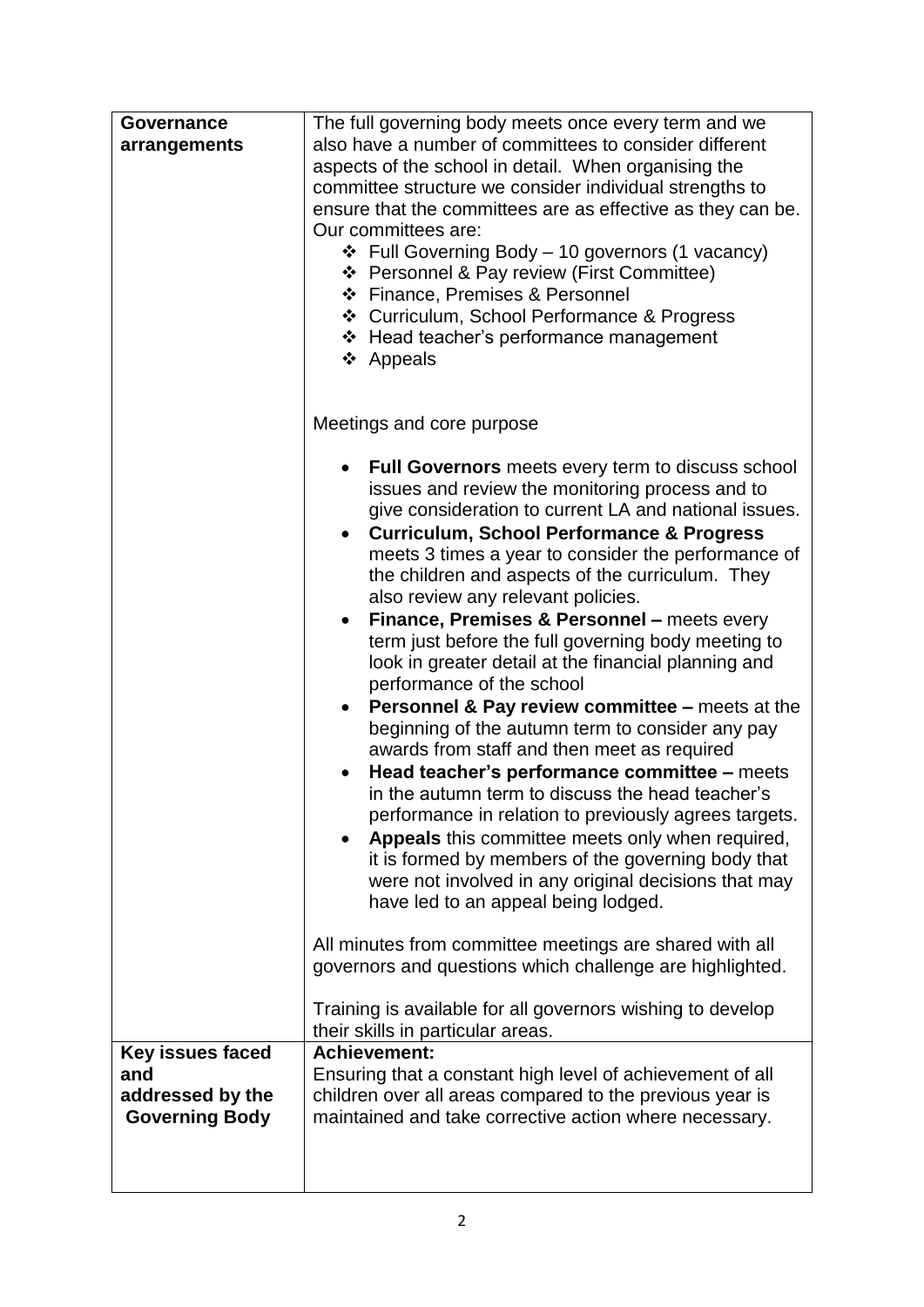|                      | <b>Quality of Teaching:</b>                                                                                                                         |
|----------------------|-----------------------------------------------------------------------------------------------------------------------------------------------------|
|                      | <b>Issue:</b> ensuring the quality of teaching is consistently good                                                                                 |
|                      | and often outstanding.                                                                                                                              |
|                      | High expectations of all staff.                                                                                                                     |
|                      | Staff training regarding specific areas for                                                                                                         |
|                      | development.                                                                                                                                        |
|                      | Data is shared with governors after the completion<br>$\bullet$<br>of data collection exercises with breakdowns for<br>specific groups of children. |
|                      | Areas of underperformance are challenged and staff<br>encouraged to contribute to curriculum<br>development.                                        |
|                      | Governors have been on learning walks to monitor<br>$\bullet$<br>the provision of the nursery in specific areas.                                    |
|                      | Leadership and management:                                                                                                                          |
|                      | <b>Issue:</b> maintaining the quality of teaching and developing                                                                                    |
|                      | new ways of recording children's achievement                                                                                                        |
|                      | Governors have supported the head teacher and<br>staff in introducing new ways of recording evidence<br>of children's progress.                     |
|                      | Some governors have been involved in writing the<br>$\bullet$<br>SEF and school improvement plan.                                                   |
|                      | All governors kept informed of the progress towards<br>$\bullet$<br>school development targets.                                                     |
|                      | <b>Behaviour and safety:</b>                                                                                                                        |
|                      | Ongoing review of relevant policies to ensure all<br>training for safeguarding is up to date.                                                       |
|                      | A safeguarding governor has been appointed and<br>$\bullet$                                                                                         |
|                      | relevant training has been completed.                                                                                                               |
|                      | The senior management team review children's                                                                                                        |
|                      | attendance and any issues around absences.                                                                                                          |
|                      | All staff have completed Prevent training.                                                                                                          |
|                      |                                                                                                                                                     |
| <b>Assessment of</b> | Impact on achievement:                                                                                                                              |
| impact               | Current data is showing an improvement in                                                                                                           |
|                      | children's overall achievement - specifically those<br>more vulnerable children.                                                                    |
|                      | Governors are awaiting final assessment data to<br>$\bullet$                                                                                        |
|                      | consider the impact further. We understand that<br>more impact will be evident with time.                                                           |
|                      | The quality of teaching remains consistently high.                                                                                                  |
|                      | EYPP funding has shown an impact on the<br>$\bullet$                                                                                                |
|                      | achievement of these children over the year.                                                                                                        |
|                      | Impact on the quality of teaching:                                                                                                                  |
|                      | Some staff have accessed specific training in areas                                                                                                 |
|                      | of the EYFS curriculum.                                                                                                                             |